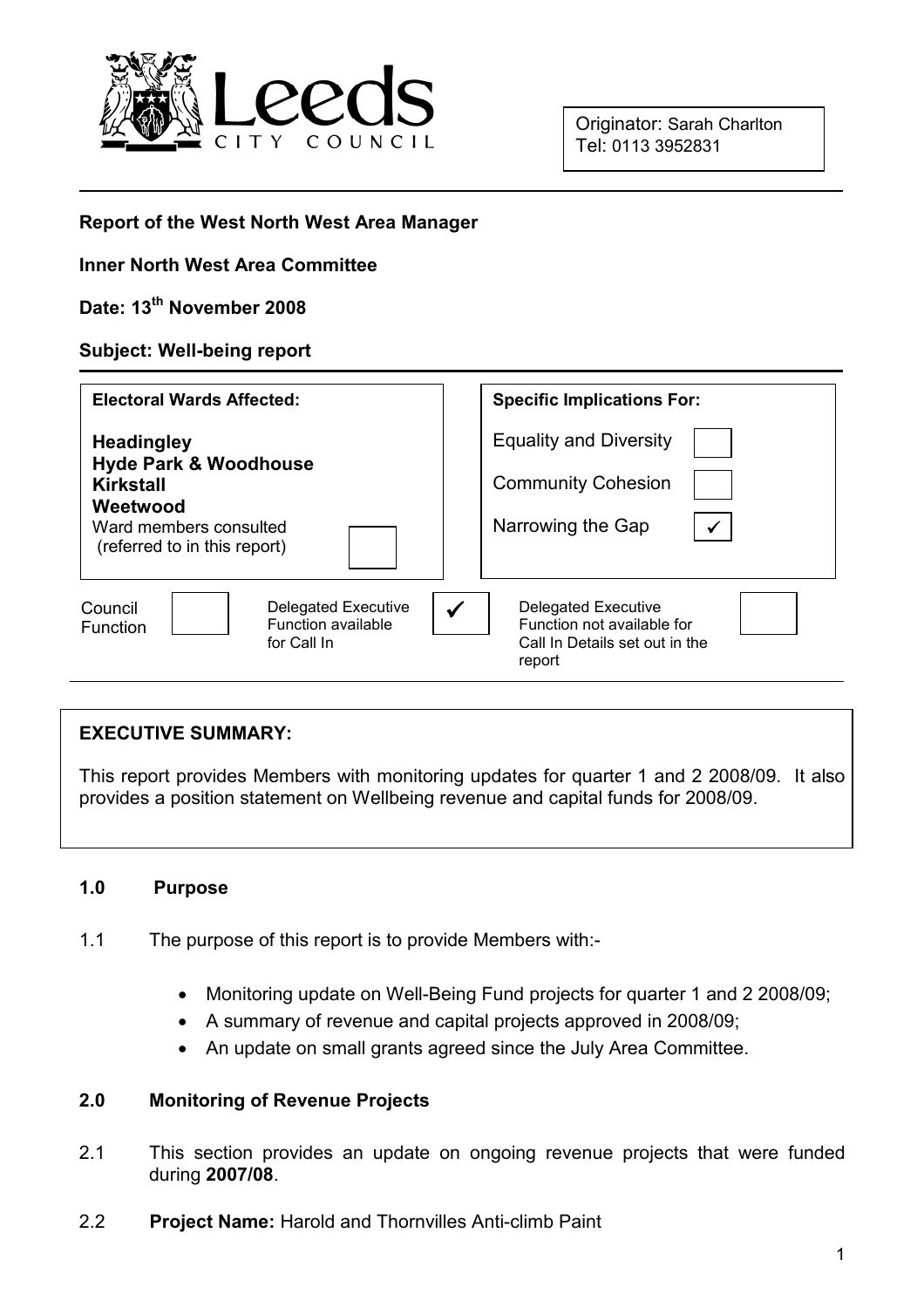# Lead Organisation: CASAC

## Amount: £7,800

**Project description:** Drain pipe treatment to 780 properties within the Headingley area at £10 per property.

**Project Update:** 350 properties within the Harold and Thornvilles area have had drain pipes treated with the anti climb paint product. Notices have been displayed locally to highlight that this work has been carried out. The funding agreed will also allow properties in the Brudenell Road area to be treated with the anti climb product. CASAC and PCSO's plan to promote this service to residents in the area over the next quarter.

## 2.3 Project Name: Development Worker

Lead Organisation: Headingley Development Trust

## Amount: £9,300

**Project description:** Revenue funding employ a development worker Project Update:

- developed a membership of over 780, which in terms of membership numbers, makes them one of the largest Development Trusts in the country;
- HEART project pursued discussions with Leeds City Council and secured £400,000 capital funding from the Adventure Capital Fund;
- continued the Headingley Deli Market, celebrating its 2nd birthday in September;
- pursued a number of initiatives in the housing field; including the establishment of a Community Land Trust with two properties leased within Headingley.
- developed a number of other smaller projects, all of which contribute to their aim of promoting and developing a sustainable community in Headingley.

# 2.4 Project Name: Hyde Park and Woodhouse DPPO

## Lead Organisation: Area Management

#### Amount: £5,000

Project description: Designated Public Places Order

Project Update: The Little Woodhouse and Little London DPPOs will go to Licensing Panel on 3rd November for approval. If approved the Order will be implemented for 1st January 2009. The Woodhouse Moor DPPO proposals went out to consultation in the 1st week of November 2008. Copies of the proposals are available on the Councils internet site and locally at Little London Community Centre, Woodhouse Community Centre and Headingley Library. Area Management will also be writing to local groups, organisations and other interested parties informing them of the proposals and inviting comments.

#### 2.5 Project Name: St Chad's Primary School Outdoor Learning Environment Lead Organisation: St Chad's School Governors Amount: £2,500 **Project description:** Funding for the creation of a multi sensory outdoor learning

environment.

Project Update: St Chad's primary have requested the funding be rolled into 09/10 as building work was unable to start this summer holiday.

2.6 Project Name: Kirkstall Valley Park Lead Organisation: Kirkstall Valley Park Board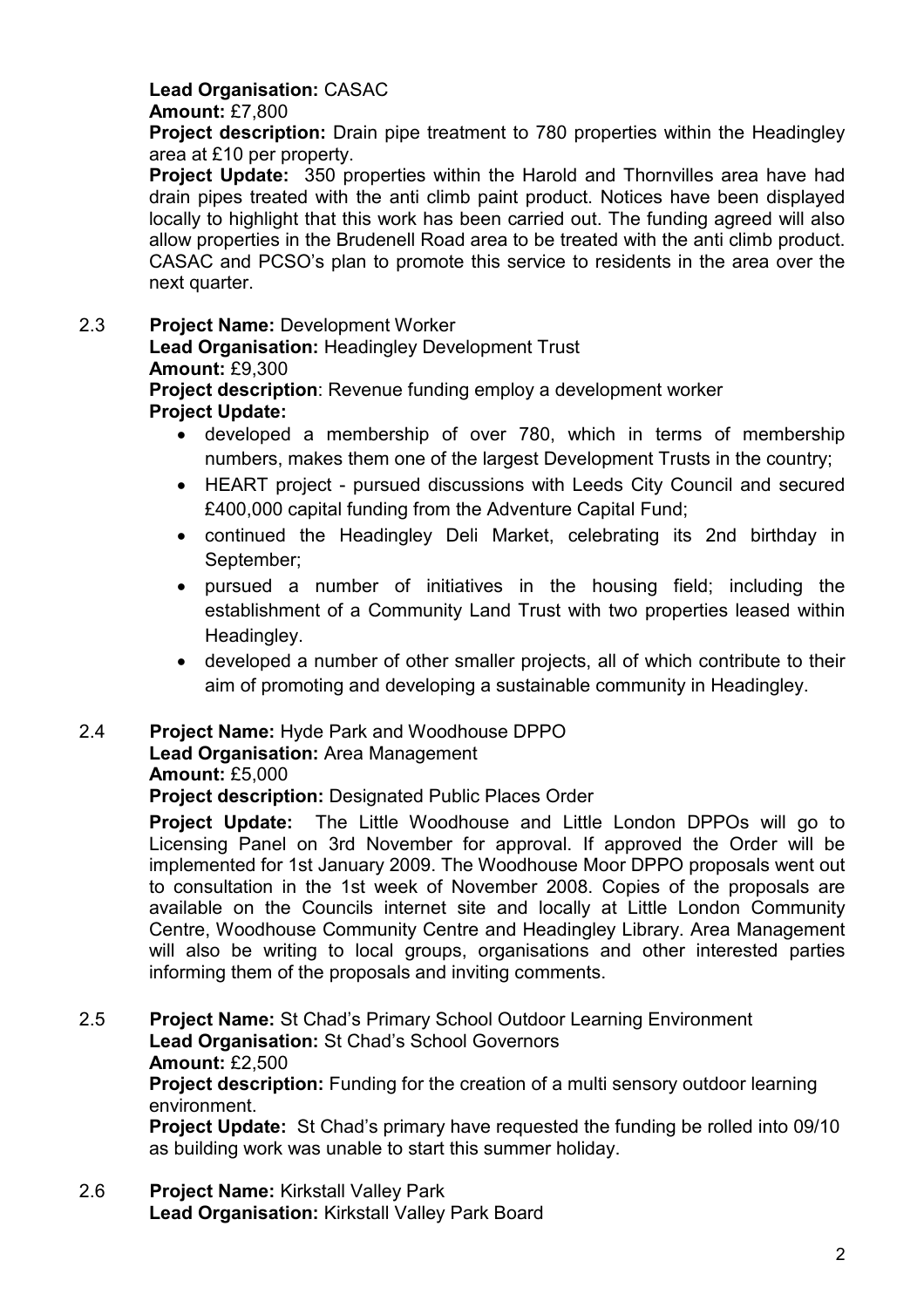#### Amount: £1,500 Project description:

**Project Update:** Work on the detailed planning application is ongoing. There is a legal requirement to consult with all adjoining landowners of which there are around 30, this work in underway.

## 2.7 Project Name: Sandy Lane Footpath Lead Organisation: City Development

Amount: £2,955

**Project description:** To create a public right of way on Sandy Lane footpath. The funding also covers one year's revenue costs for the cleansing and maintenance of the path.

Project Update: A draft creation order is currently with Legal Services. The intention is that the order will be made on  $7<sup>th</sup>$  November. There will then follow a 4 week period when the order will be advertised. If no objections are made the order will be confirmed after the 4 week period.

2.8 Project Name: Looked after Young People Lead Organisation: Children's Services

## Amount: £5,000

Project description: Allowing young people in care to participate in educational and leisure activities that require additional cost, e.g. school trips.

**Project Update:** The funds have not yet been released to Children's Services as discussions are still ongoing about how the funds will be handled and guarantees that only young people from the inner north west benefit, over and above financial support that would otherwise be given to them.

## 2.9 Project Name: Woodsley Road Centre Development

Lead Organisation: Area Management/Voluntary Action Leeds Amount: £5,000

Project description: Consultancy and support work to the Management Committee of Woodsley Road Community Centre, to help them achieve the objectives of their Management Agreement with the Council.

**Project Update:** The management committee have, for some time, been requesting that this funding is paid directly to them rather than being channelled via Voluntary Action Leeds. At this point in time none of the funding has been spent.

2.10 This section provides an update on ongoing revenue projects that were funded during 2008/09:

2.11 Project Name: Enforcement Project Lead Organisation: West Yorkshire Trading Standard Amount: £2,000 **Project description:** Funding to enforce trading standards issues. **Project Update:** West Yorkshire Trading standards are planning to carry out alcohol test purchase work during November and December across the area. There is also work underway with retailers selling spray paint around the Cardigan Road area.

2.12 Project Name: Bin Yard Project Lead Organisation: Hyde Park Source Amount: £6,000 **Project description:** To complete 4 bin yard to community garden schemes. **Project Update:** This project is to complete 4 bin yard to community garden schemes in 2008/09. Two schemes have been completed to date; the area next to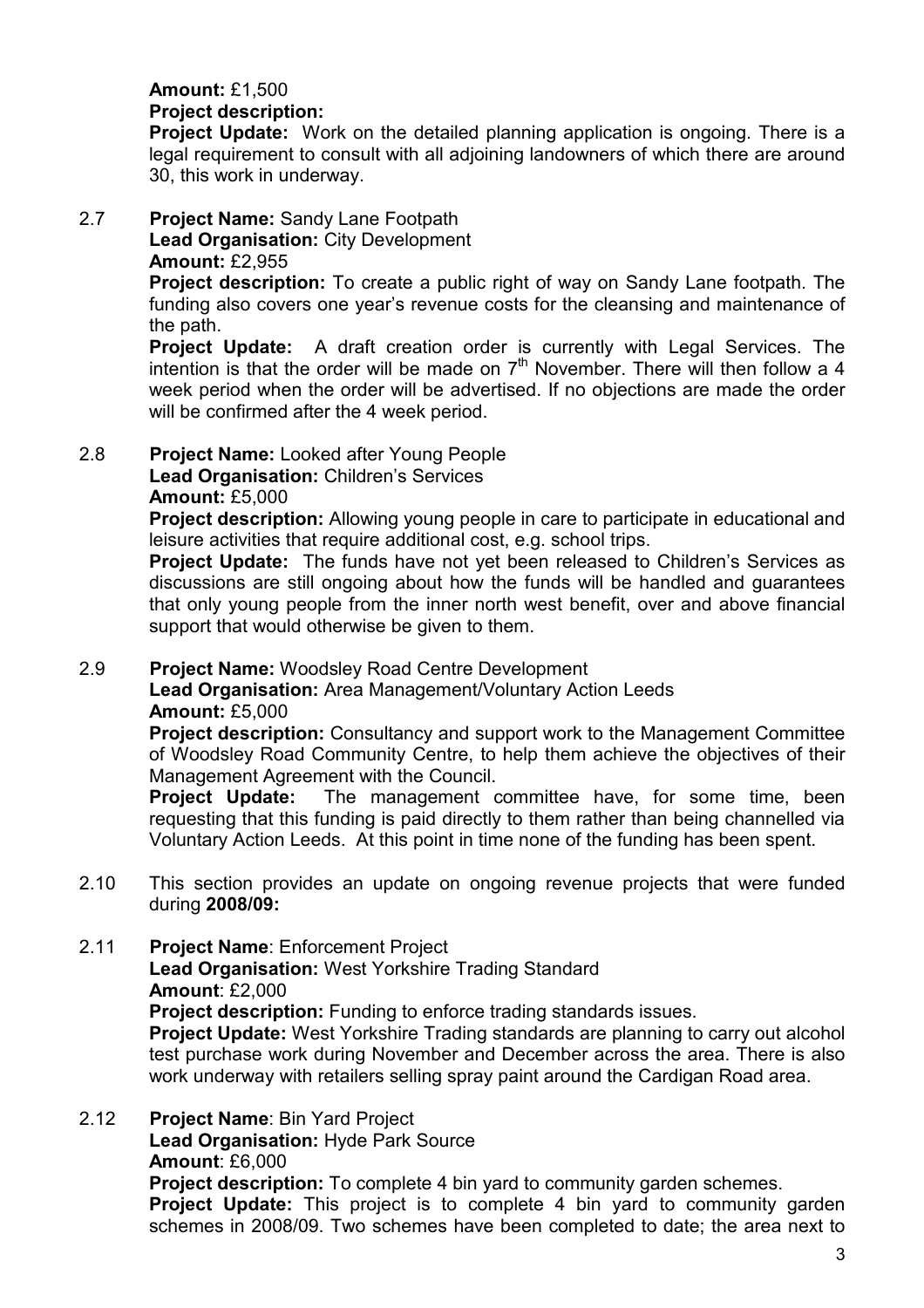29 Autumn Street and the area behind 7 – 8 Autumn Place. The next scheme will be behind 21 – 23 Autumn Street.

2.13 Project Name: Woodhouse Ridge improvement and maintenance Lead Organisation: Woodhouse Ridge Action Group (WRAG) Amount: £7,500

Project description: Maintenance work to Woodhouse Ridge.

Project Update: WRAG have met with Leeds City Council Parks and Leisure to assess the work required to implement the improvements to the Ridge entrance at Delph Lane. This included repair and replacing of steps, replacement of railings, and renovation of stone wall and resurfacing of path. They are awaiting a report from Parks & Leisure in order to assess what work can be carried out with the funds available.

2.14 Project Name: Up Your Street

Lead Organisation: Leeds Metropolitan University Amount: £5,000

Project description: Student led volunteer project focussed on environmental action.

Project Update: Seven student volunteers were involved in the re-float doorstep glass recycling project. Over 190kg of glass was collected and recycled between June and the end of September. The 'Don't be a Tosser' anti-litter, anti-flyer campaign was re-launched during freshers week. Six student volunteers worked with Rosebank Green and North Leeds Community Nursery on garden design and fundraising and other helped create a mosaic mural on Rosebank Primary School. Twelve volunteers attended an introduction day at Meanwood Farm, helping collect hen eggs, feeding the animals and accessing other volunteering opportunities. Volunteers also helped promote the Up Your Street project and recruit new members at the Leeds Met Freshers Fairs

2.15 Project Name: Upgrades to Parish Hall Lead Organisation: Wrangthorn Church Amount: £5,000 Project description: Upgrades to Parish Hall **Project Update:** No work has yet been carried out to Wrangthorn Parish Hall.

## 2.16 Project Name: Rosebank Millennium Green Trust (RMGT) Lead Organisation: RMGT Amount: £5,000

**Project description:** To cut and maintain the grass on the site and to co-ordinate activities and events with local groups and organisations.

**Project Update:** Some of the funding has been used to pay for essential maintenance work for garden areas much of which has been carried out by the Burley Network Community handyman based at the Cardigan Centre who will also be maintaining the area on a bi weekly basis.

## 2.17 Project Name: Planning Officer

Lead Organisation: Development Department Amount: £43,500

**Project description:** A community planning officer to work with community groups and Members in Inner North West Leeds.

**Project Update:** The Community Planning Officer has been assisting in relation to a number of major schemes, particularly Leeds Girls' High School and Headingley Stadium. Assistance has also been provided in relation to a number of recent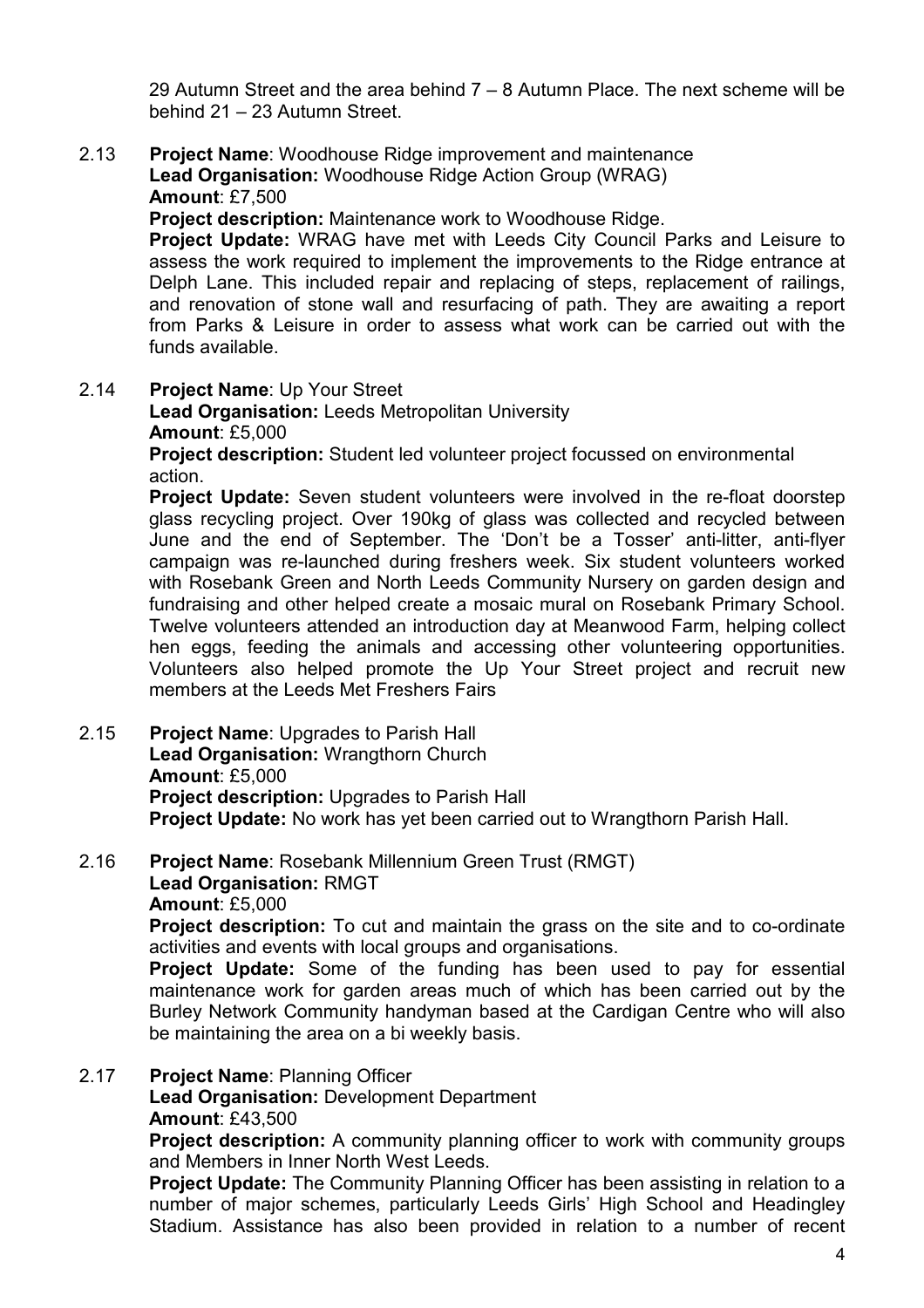planning appeals, including the Public Inquiry into the former Glassworks site for purpose built student flats. Work has continued with regard to advising on how changes in planning legislation could deal more effectively with Houses in Multiple Occupation (HMOs), both in Leeds and throughout the country. Specifically, the Shared Housing Group took part in the research undertaken by the consultants commissioned by Communities and Local Government. Work has continued on the Headingley and Hyde Park and Little Woodhouse Neighbourhood Design Statements, in addition to the emerging Kirkstall Vision document. Advice has, and will continue to be given throughout the duration of these projects. Resident drop-in sessions are continuing to be provided on a monthly basis. Attendance continues to be provided at Planning Group, Area Committee, Ward Forums and other local meetings as appropriate.

2.18 Project Name: Design Statements Lead Organisation: Planning Sub Group Amount: £15,000 Project description: Funding for Neighbourhoods Design Statement Project Update: Little Woodhouse (£5,000)

> The Steering group has continued to meet regularly. Detailed information on each character area has been prepared and will be distributed to members of the group. It has been agreed with the Headingley Design Statement group that the Little Woodhouse Design Statement would cover an additional area of South Headingley which is not covered by either group. This has incurred extra effort, time and costs. An application for a small grant will be submitted to help with this extra expense.

#### Headingley (£5,000)

A consultation event was held in June that attracted over 80 people displaying information on the character areas that have been identified. Comments that were received during the event are being taken on board and work is underway on the layout of the document.

#### Kirkstall Vision (£5,000)

Work has continued on the Kirkstall Vision in preparation for a series of community consultation events that will take place during the Autumn. Four events are planned across the ward to encourage members of the community to participate in the process.

## 2.19 Project Name: Cycle Lane Feasibility

Lead Organisation: Leeds Cycling Action Group Amount: £3,877

**Project description:** To fund the feasibility study for options to improve cycling infrastructure on the A660.

Project Update: The feasibility study has been completed. The findings of the report are available on request from West North West Area Management Team. It is proposed that Leeds Cycling Action Group present the findings to a future Area Committee meeting.

#### 2.20 Project Name: Sandford Road Playground feasibility study

Lead Organisation: Groundwork and Gilbert & Sandfords Residents Association Amount: £2,500

Project description: Feasibility study for a play area on Sandford Road, Kirkstall. **Project Update:** Groundwork have begun the consultation process during October half term week and plan to carry out consultations in the 2 local primary schools as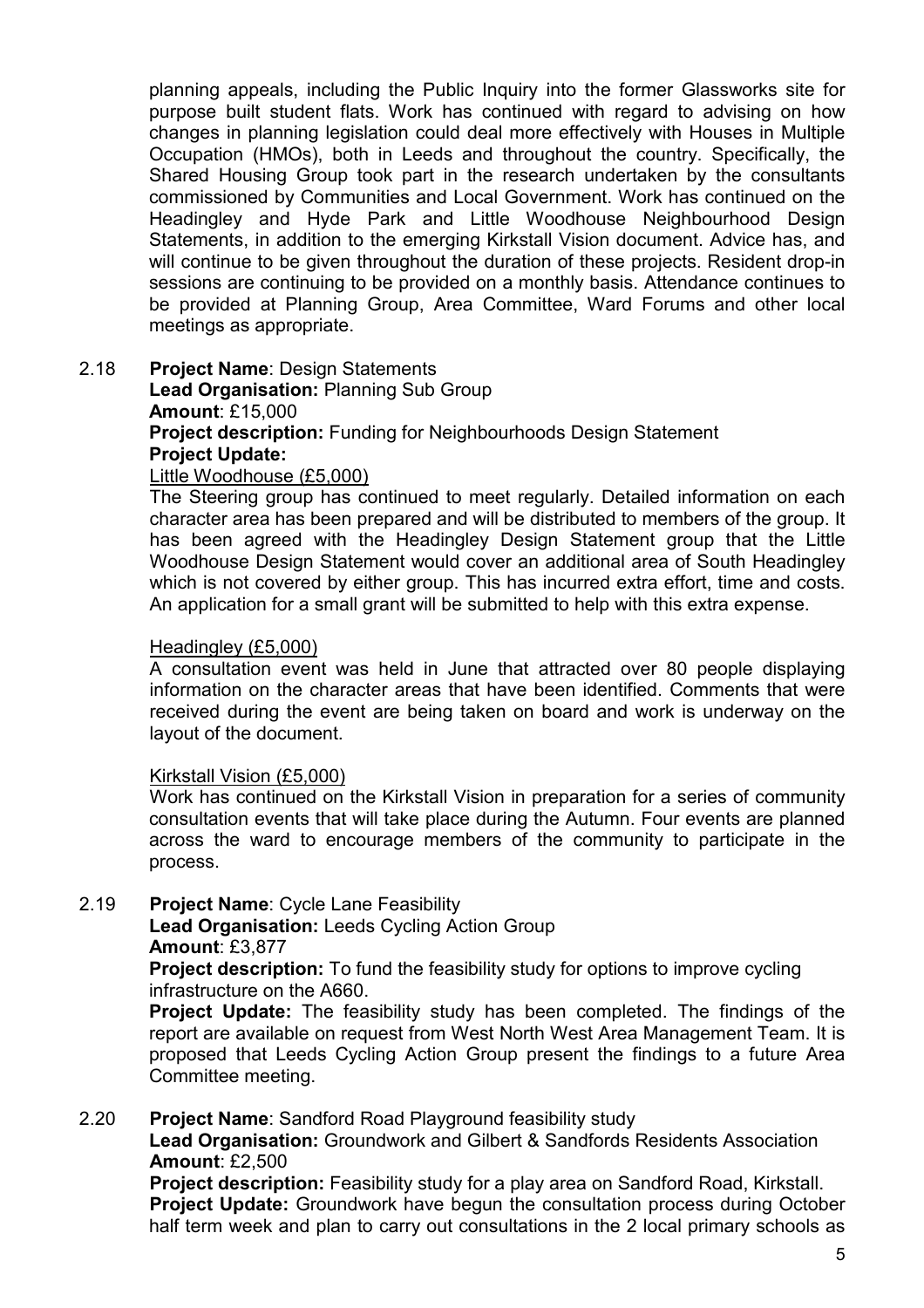well as with local groups, organisations and relevant services. Match funding from the ALMO has been secured for this piece of work.

## 2.21 Project Name: Funding Officer

Lead Organisation: Voluntary Action Leeds Amount: £46,100

**Project description:** to provide funding advice to community and voluntary groups across the Inner North West

**Project Update:** The project provided support to 26 groups. 9 from Hyde Park and Woodhouse, 8 from Headingley, 5 from Weetwood and 4 from Kirkstall. 16 of the 26 groups received face to face support and the remaining 10, telephone and email support and advice. In addition to fundraising support, 7 of the 26 groups received advice on governance issues and 8 of the 26 groups were signposted to other organisations / projects within VA-L. In total, £58,788 of new funding was brought into the area as a direct result of intervention from the project. During the quarter a number of groups who had not accessed the project before were contacted and our mailing database updated, 19 of the groups contacted requested to be added to the monthly email bulletin. All groups within the area are now receiving the bi-monthly voluntary action Leeds newsletter.

## 2.22 Project Name: Generations Together

Lead Organisation: Older Active People (OAP)

#### Amount: £12,000

Project description: Extension of the Older Active People Project

**Project Update:** The befriending scheme has 13 regular volunteers visiting 12 older people on a weekly basis. 'Circle time' intergenerational work is taking place every week with 9 OAP members at Shire Oak Primary School. A mentoring scheme is underway with Brudenell Primary School, 3 children are currently being mentored by OAP members. At Unity Day in August, 4 OAP members painted 72 children's faces. The supermarket shopping service is proving very successful with over 40 people per week using the transport to carry out weekly shopping trips.

#### 2.23 Project Name: Community Inclusion Project

#### Lead Organisation: OPAL

#### Amount: £2,000

**Project description:** A community inclusion initiative to increase volunteer numbers and the support available to them.

Project Update: The number of registered volunteers has increased by 52% (24 new volunteers) and each has received training. Three volunteers have gone on to find paid work following their volunteering experience with OPAL. The number of skilled volunteers has enabled the organisation to develop services considerably and can now offer fortnightly assisted shopping trips on a wheelchair accessible minibus; increased number of computer lessons given by volunteers each week; assisted transport to significantly more frail and disabled members using volunteer drivers; intergenerational knitting group; intergenerational singing group (to start Nov 08) and additional drop-ins.

#### 2.24 Project Name: Hyde Park Festive Lights

Lead Organisation: Leeds Lights

#### Amount: £11,100

Project description: Festive lights in Hyde Park

Project Update: No work has been carried out in 2008 on this project. Ongoing discussions are taking place with SEC about the provision of lighting columns that festive lights can be attached to.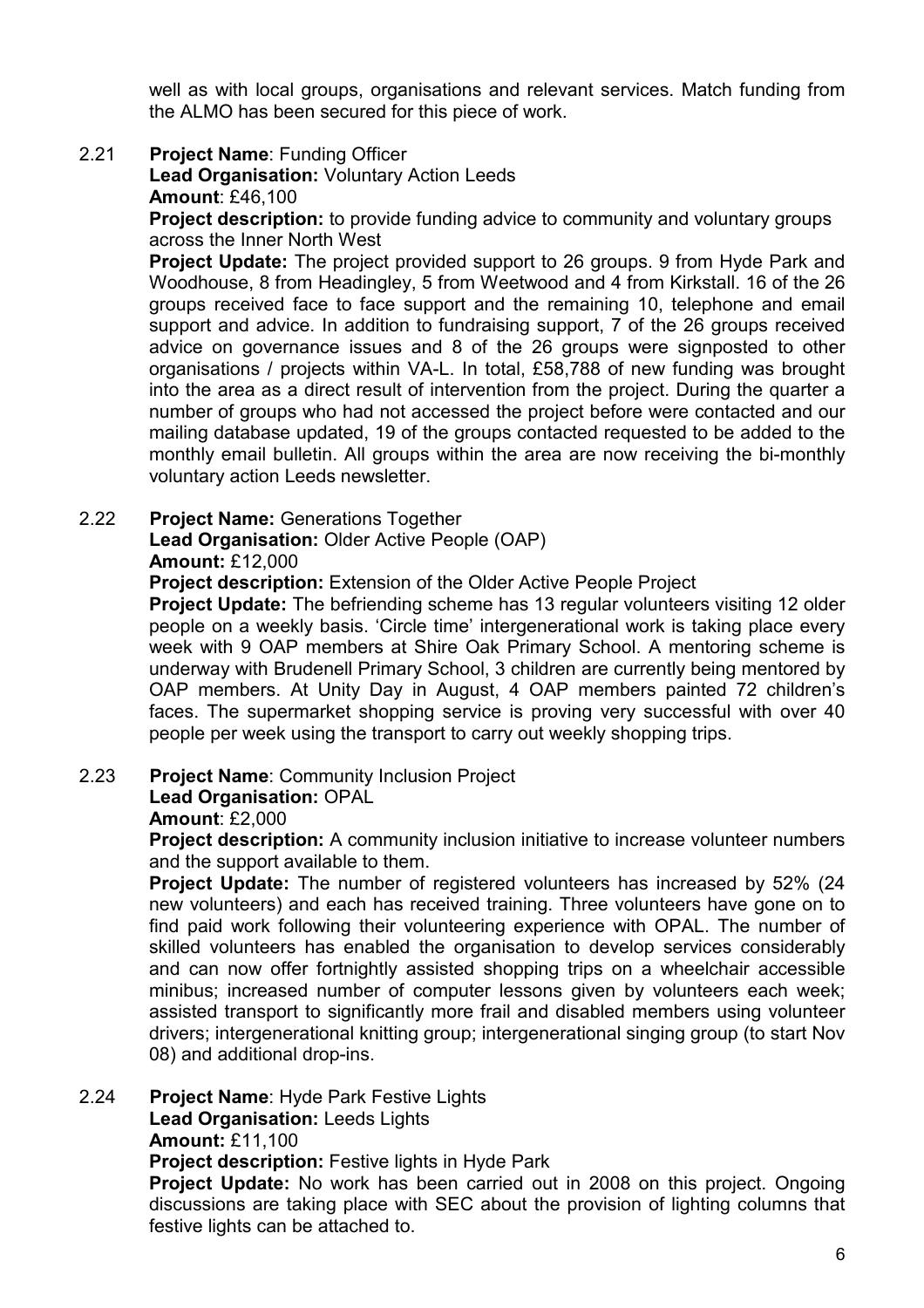#### 2.25 Project Name: Hyde Park Unity Day Lead Organisation: Hyde Park Unity Day Amount: £5,000

**Project description:** Contribution towards the costs of annual Unity Day including public liability insurance and event security.

Project Update: Preparations for 2008 Hyde Park Unity Day began in February, with the AGM attended by 48 local volunteers who expressed an interest of wanting to be involved. Their ideas and recommendations from last years 'Annual Report' were taken on board. The event saw new projects by Asian Fever Radio who did the 'Women's Only Hour' catering for Asian women in the 'We Are Leeds Tent' which represented the varying ethnic groups from North West Leeds. There was a large recycling team aiming to improve Unity Day's collection of recyclables and educate residents and visitors about the merits of recycling. The Children's Area was keen to promote 'Get Fit' with a 'Children's Olympics'. A new feature was 'Unity Day Garden' by Hyde Park Source and Leeds Perma-Culture Association who promoted 'Healthy Living' and gave practical demonstrations in how to grow your own vegetables in limited spaces. On the day, the performance area was powered all day by solar power. It is hoped that in 2009 additional areas of the event will be using solar power.

## 2.26 Project Name: Kirkstall Festival 2008

#### Lead Organisation: Kirkstall Festival Committee Amount: £5,000

**Project description:** Funding for the core running costs of the Kirkstall Festival 2008 including insurance, ambulance, security, Police and generator costs.

**Project Update:** The festival took place at Kirkstall Abbey on  $12<sup>th</sup>$  July. It was a successful event with between 10 and 12 thousand people attending. The Festival included a fancy dress procession that involved 900 children and their parents. The theme was 'A Festival of Colours'. The main field ran 5 separate main performance areas simultaneously, including a youth stage. In total more than 40 groups and performers provided performances. There was a festival service in the Nave of the Abbey attended by more than 200, with all the local Churches participating and a Band from the Salvation Army. There was a children's' poster competition, children's sports, a Girls Football tournament. This year they also had a tennis tournament and a tag rugby competition – both open to public entry. The  $33<sup>rd</sup>$  foot - a historical reenactment group had a camp on display and gave a display in the main arena. There was also an alternative dog show, children's rides and fairground and much more including food and refreshments. The entire event is run on the basis of free admission.

#### 2.27 Project Name: Seagull Community Repaint Lead Organisation: Recycling Seagulls Amount: £11,000

Project description: The project aims to collect unwanted paint and give it to individuals and organisations for re-use.

Project Update: Seagulls now collect unwanted paint from Thorpe Arch and Meanwood Waste Transfer Stations. Collections from the Meanwood site have proved very successful with approximately 1 tonne of paint being collected per month. Seagulls are currently in discussions with Leeds City Council for a formal contract. £2,290 of the funding has been spent to date.

## 2.28 Project Name: Kirkstall Festive Lights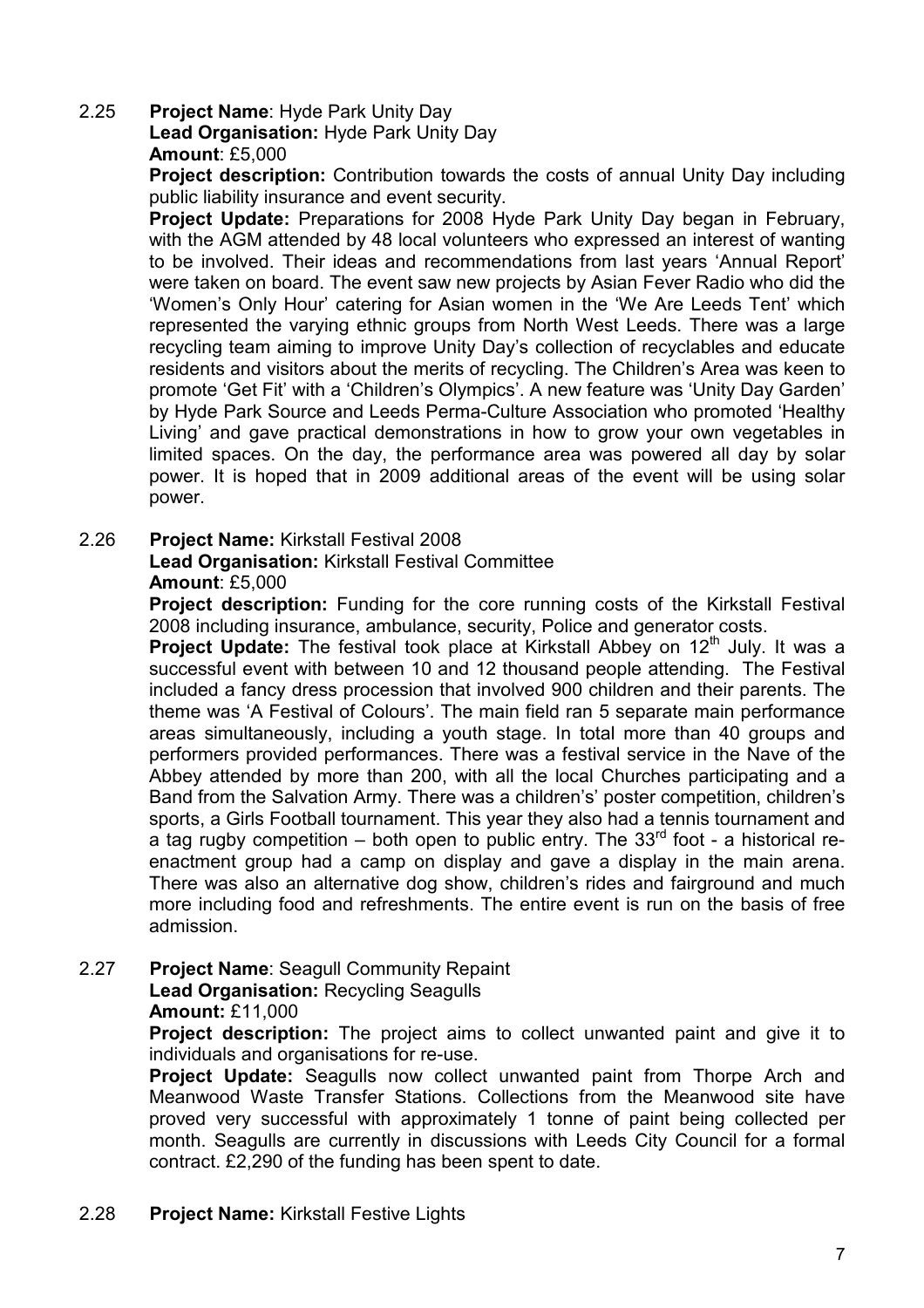Lead Organisation: Leeds Lights Amount: £1,480 Project description: Festive lights in Kirkstall Project Update: The 10 festive light motifs around the central traffic light junction area on the A65 were put up on Sunday 26<sup>th</sup> October 2008. The lights will be turned on in November until early January.

## 2 Monitoring of Capital Projects 2008/09

- 3.1 This section provides an update on capital projects.
- 3.2 Project Name: Spen Road Railings Lead Organisation: West Park Residents Association Amount: £3100 **Project description:** Spen Road and North Parade Railings **Project Update:** The railings and fencing have now been installed and the project is complete.
- 3.3 Project Name: Grass verges and Footpath Improvements Lead Organisation: Highways and Parks and Countryside Amount: £10,000 **Project description:** Fund for grass verge and footpath improvements Project Update: This project will be discussed at the next Streetscene Subgroup
- 3.4 Project Name: Yorkstone Paving

Lead Organisation: Highways

Amount: £10,000

**Project description:** Funding for improvements to Yorkstone paving areas as agreed by Streetscene sub-group.

Project Update: This project will be discussed at the next Streetscene sub-group.

3.5 Project Name: Woodsley Road Environmental Improvements

Lead Organisation: Area Management

Amount: £40,000

Project description: To make environmental improvements to the Woodsley Road shopping area.

**Project Update:** A scoping meeting is to take place between Elected Members, Highways, and the PFI Lighting Manager to examine what works are feasible with the funding available. Elected Members have agreed to contribute £20,000 of their ward based initiative funding towards this project.

3.6 Project Name: Headingley HEART

Lead Organisation: Headingley Development Trust

Amount: £50,000 (+£50,000 allocated from 2004/07 capital budget)

**Project description:** Funding for the refurbishment of the former primary school.

**Project Update:** A consultation event was held in September on the proposal to transfer funds that had been allocated to Headingley Town and District Centre scheme to the HEART project. The results of the consultation were 10 -1 in favour of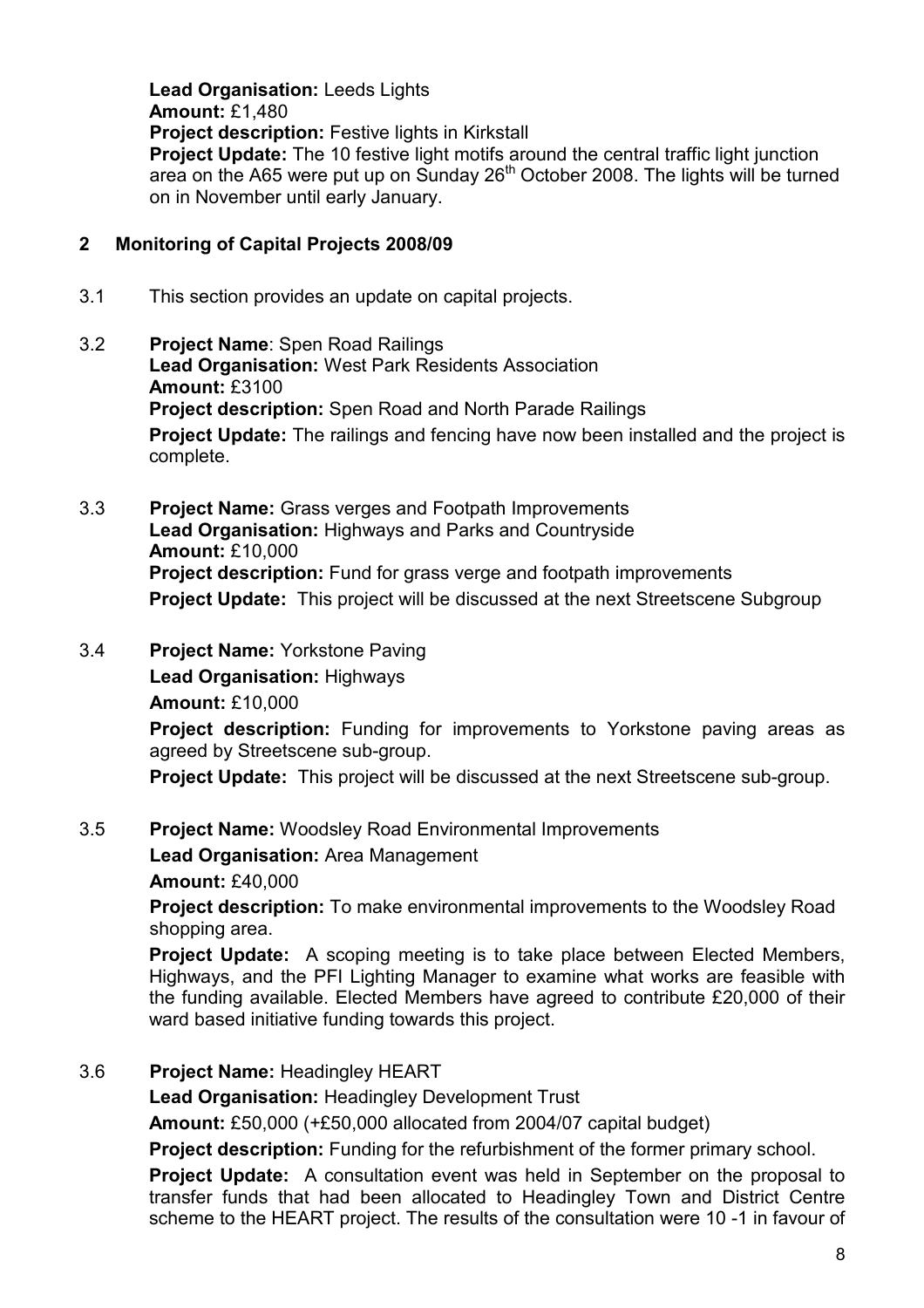the transfer. A report on the matter is due to be submitted to January Executive Board.

3.7 Project Name: Becketts Park Play Area Lead Organisation: Parks & Countryside

Amount: £40,000

Project description: Improvements to the children's play area at Becketts Park.

**Project Update:** Parks and Countryside have completed the consultation process with Ward Members and local residents. The results of the consultation will be distributed to Ward Members. All funding is now in place for this project and work is likely to start in Spring 2009.

## 4.0 Well-being Revenue Budget 2008/09

- 4.1 Background information on how the 2008/09 Well-being revenue budget has been spent is detailed in Appendix 1.
- 4.2 The revenue budget available for projects in 2008/09 has been calculated as follows:-
	- £210,920 (based on allocation from 2007/08)
	- £ 4,220 Inflationary increase for 2008/09
	- £ 855 remaining revenue budget from 2007/08

#### Total £215,995 for 2008/09.

4.3 There is £0 remaining in the revenue budget for 2008/09.

#### 5.0 Well-being Capital Budget 2008/09

- 5.1 In 2007/08 Members agreed that Capital Well-being funding would be split to allow each ward a discreet allocation along with a central pot. The allocation for 2008/09, is £112,627. On this basis, ward allocations for 2008/09 are £20,000, with the remaining £32,627 in a central budget.
- 5.2 Background information on how the 2008/09 Well-being capital budget has been spent is detailed in Appendix 2.
- 5.3 The following table shows the capital available per ward and in the central budget for allocating in 2008/09.

| Area                  | <b>Funding Available</b> |
|-----------------------|--------------------------|
| Hyde Park & Woodhouse | £0                       |
| Headingley            | £0                       |
| Kirkstall             | £26,200                  |
| Weetwood              | £0                       |
| Central budget        | £0                       |